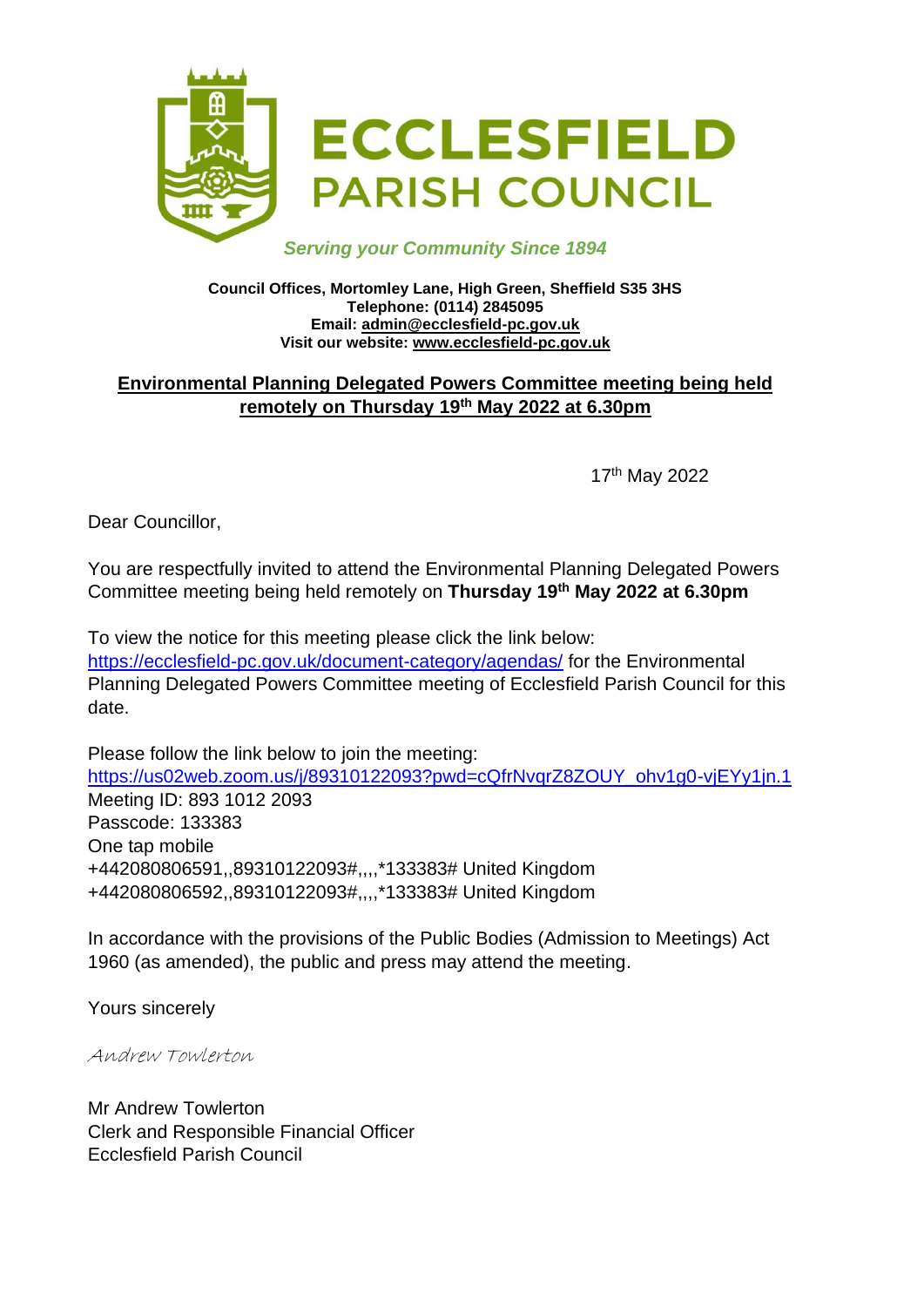#### **1. Public Participation Session**

To receive questions from members of the public under the direction of the Chairman and in accordance with the Council's Standing Orders. (Standing order 3 states that the public participation session will be for no more than 15 minutes and a member of the public shall not speak for more than 3 minutes).

| <b>Date</b><br>Received | Planning<br>Reference | <b>Site Location</b>                                                                                      | <b>Brief Description of</b><br>Proposal                                                                                                                                                                                   | <b>Date Comments</b><br>Due |
|-------------------------|-----------------------|-----------------------------------------------------------------------------------------------------------|---------------------------------------------------------------------------------------------------------------------------------------------------------------------------------------------------------------------------|-----------------------------|
| 6.5.22                  | 22/01603/FUL          | 20 Cowley Drive,<br>Sheffield, S35 1SW                                                                    | Alterations to roof<br>including formation of<br>gable end, erection of<br>dormer window to rear<br>and rooflights to front of<br>dwellinghouse.                                                                          | 27.5.22                     |
| 10.5.22                 | 22/01070/FUL          | 84 Oak Lodge<br>Road, Sheffield,<br><b>S35 4QB</b>                                                        | Erection of front porch.                                                                                                                                                                                                  | 31.5.22                     |
| 16.5.22                 | 22/01385/ADV          | <b>Site of South</b><br><b>Yorkshire Trading</b><br>Standards,<br>Thorncliffe Lane,<br>Sheffield, S35 3XX | Erection of illuminated<br>and non-illuminated<br>signage to new unit<br>including 5no.<br>billboards, 1no.<br>freestanding sign, 2no.<br>high level logos, 1no.<br>car park directional sign<br>and 2no. site flagpoles. | 8.6.22                      |
| 17.5.22                 | 22/01719/FUL          | 31 Charlton Drive,<br>Sheffield, S35 3PA                                                                  | Erection of first floor<br>side extension over<br>existing garage.                                                                                                                                                        | 9.6.22                      |

# **2. Planning applications for consideration.**

#### **3. To receive notifications of any planning decision notices received in to Ecclesfield Parish Council from Sheffield City Council (listed).**

| Planning<br>reference | <b>Site/Location Proposal</b>                                                                                                                                                                   | Outcome                |
|-----------------------|-------------------------------------------------------------------------------------------------------------------------------------------------------------------------------------------------|------------------------|
| 22/00503/FUL          | 16 Hill Top Rise, Sheffield, S35 8PD<br>Erection of dormer extension with Juliet balconies to<br>rear of dwellinghouse, replacement of garage door<br>with a window.                            | Granted conditionally. |
| 22/01062/FUL          | 106 Cross House Road, Sheffield, S35 8RX<br>Erection of a two-storey side extension, single-<br>storey side extension and provision of a raised patio<br>area to the rear of the dwellinghouse. | Granted conditionally. |
| 22/01093/FUL          | 74 White Lane, Chapeltown, Sheffield. S35 2YH<br>Demolition conservatory and erection of single-<br>storey rear orangery to dwelinghouse.                                                       | Granted conditionally. |
| 22/00985/CHU          | Ground Floor Offices, 6 Hydra Business Park,<br>Nether Lane, Sheffield, S35 9ZX                                                                                                                 | Granted conditionally. |